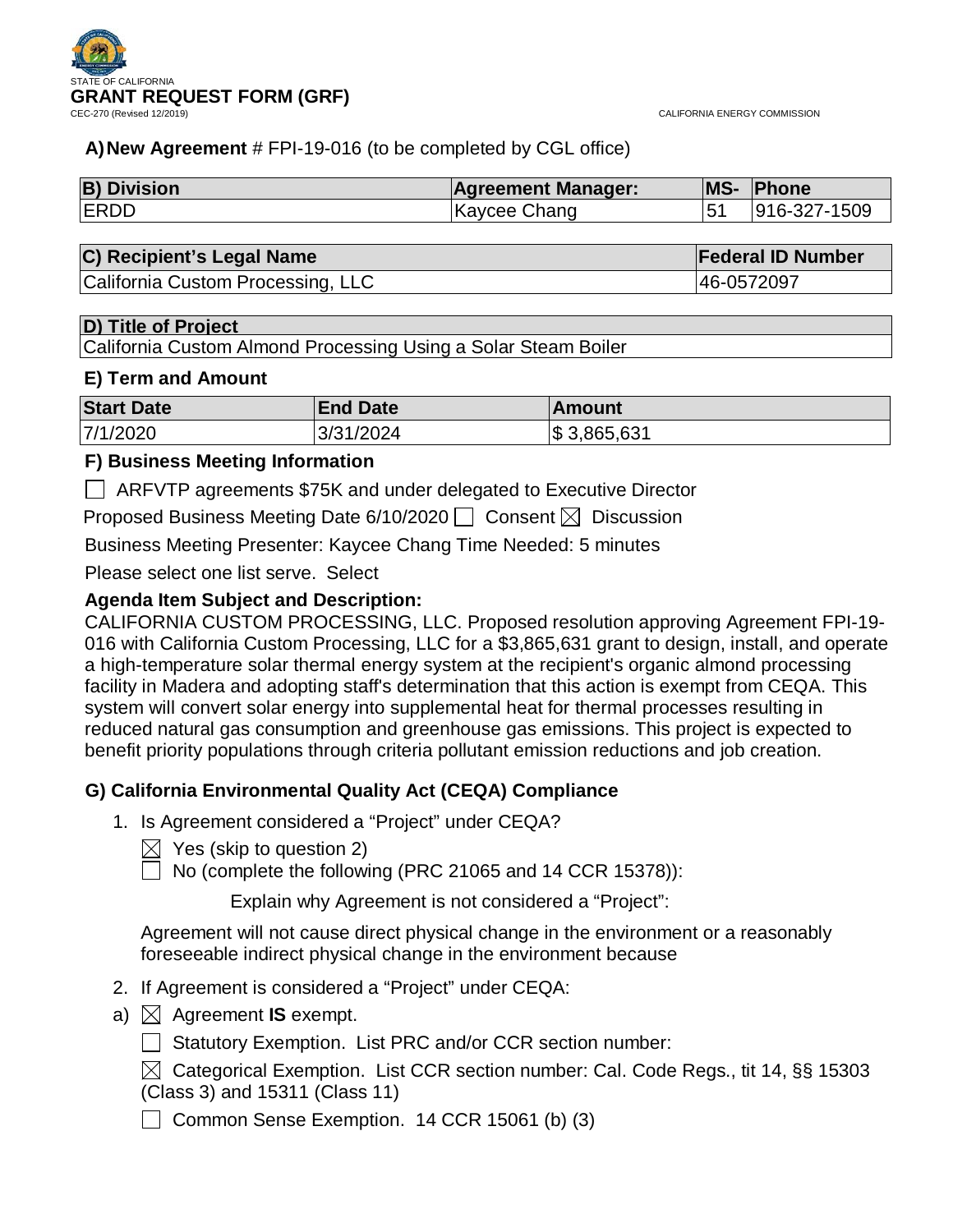

Explain reason why Agreement is exempt under the above section: The purpose of this project is to install a Sunvapor solar boiler system at the existing California Custom Processing (CCP) facility to reduce use of its natural gas boilers, thereby reducing its greenhouse gas (GHG) emissions and fuel costs.

An exemption for a Class 3 project provides for construction and location of limited numbers of new, small facilities or structures and installation of small new equipment and facilities in small structures. "The numbers of structures described in this section are the maximum allowable on any legal parcel" (Cal. Code Regs., tit 14, § 15303). Installation of a Sunvapor solar boiler system at the existing CCP facility property is an allowable use on the land parcel. The property is in an area designated as Industrial on the *City of Madera General Plan Land Use Map*. The installation will be within an approximately 4.0-acre area on the CCP facility property, and the solar boiler system will only serve the existing plant's steam load. The new boiler room equipment will be installed in a relatively small area within the existing CCP facility. The project will not cause significant effects on the environment due to unusual circumstances, nor is the project site located in a sensitive environment. The project will not cause a substantial adverse change in the significance of a historical resource. Therefore, the project is categorically exempt under Section 15303 of Title 14 of the California Code of Regulations.

An exemption for a Class 11 project provides for construction or placement of minor structures accessory to (appurtenant to) existing commercial, industrial, or institutional facilities (Cal. Code Regs., tit 14, § 15311). The Sunvapor solar boiler system involves construction and placement of equipment that is directly appurtenant to CCP's industrial process operations. Likewise, the new boiler room equipment is appurtenant to the existing facility. The installation is limited to an approximately 4.0-acre area adjacent to the existing CCP facility. As described above, the project will not cause significant effects on the environment due to unusual circumstances, nor is the project site located in a sensitive environment. The project will not cause a substantial adverse change in the significance of a historical resource. Therefore, the project is categorically exempt under Section 15311 of Title 14 of the California Code of Regulations.

Each exemption is an independent basis for finding the project exempt.

b) Agreement **IS NOT** exempt. (consult with the legal office to determine next steps)

Check all that apply

 $\Box$  Initial Study

- **Negative Declaration**
- **Mitigated Negative Declaration**
- □ Environmental Impact Report
- Statement of Overriding Considerations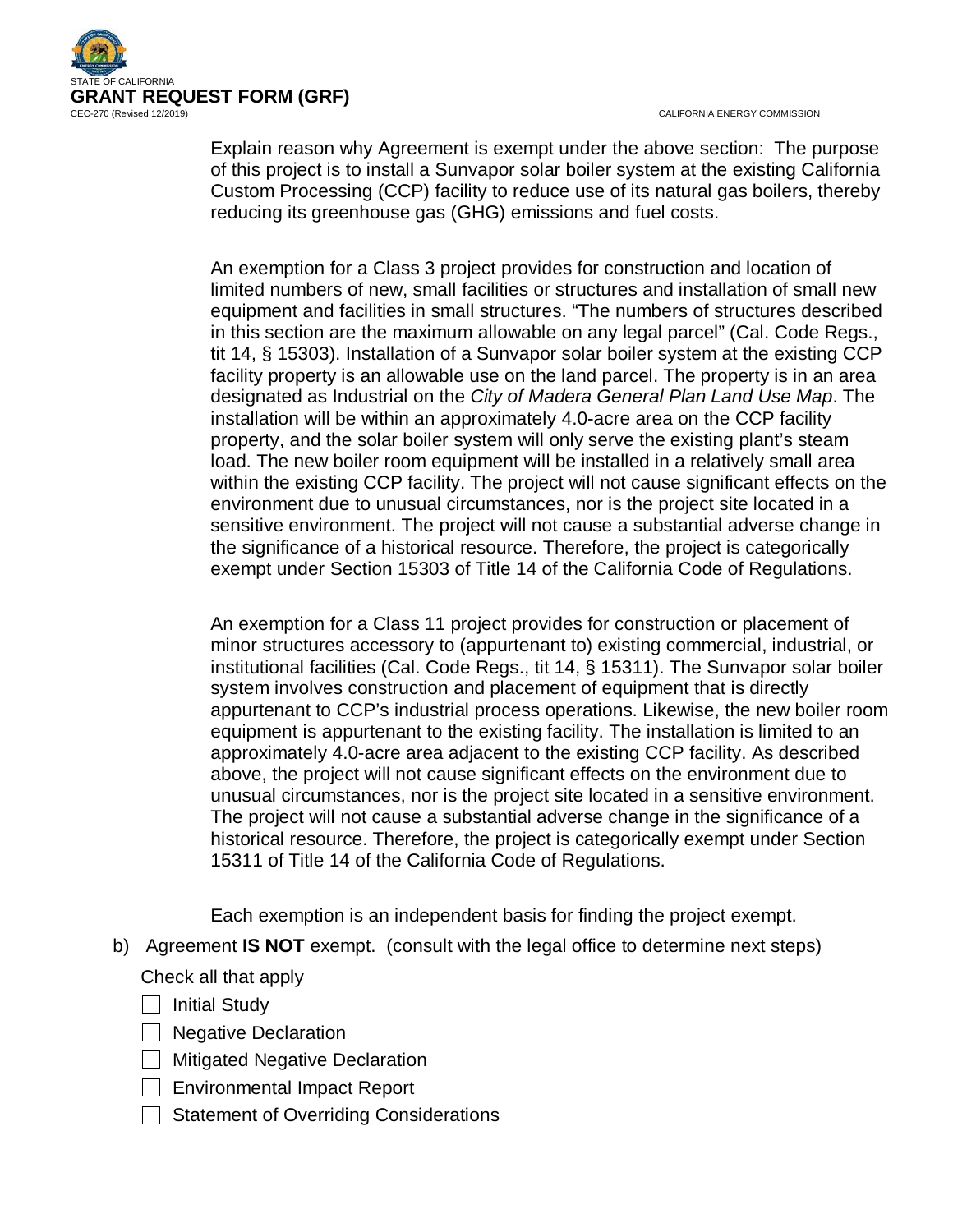

**H) List all subcontractors (major and minor) and equipment vendors:** (attach additional sheets as necessary)

| <b>Legal Company Name:</b> | <b>Budget</b>      |
|----------------------------|--------------------|
| Inc.<br>Sunvapor,          | 391,394<br>m.<br>D |

## **I) List all key partners: (attach additional sheets as necessary)**

| egal Company Name:<br>l Legal ( |  |
|---------------------------------|--|
|                                 |  |

### **J) Budget Information**

| <b>Funding Source</b> | <b>Funding Year of</b><br>Appropriation | <b>Budget List</b><br><b>Number</b> | Amount      |
|-----------------------|-----------------------------------------|-------------------------------------|-------------|
| <b>GGRF</b>           | $18 - 19$                               | 301.002AB                           | \$3,865,631 |

R&D Program Area: EERO: FPIP TOTAL: \$3,865,631

Explanation for "Other" selection

Reimbursement Contract #: Federal Agreement #:

## **K) Recipient's Contact Information**

| 2. Recipient's Project Manager                                                     |
|------------------------------------------------------------------------------------|
| Name: Leighton Allen                                                               |
| Address: 3211 Aviation Dr                                                          |
| City, State, Zip: Madera, CA 93637-8678                                            |
| Phone: 559-416-5122                                                                |
| E-Mail:                                                                            |
| Leighton@californiacustomprocessing.com<br>Leighton@californiacustomprocessing.com |
|                                                                                    |

## **L) Selection Process Used**

- $\boxtimes$  Competitive Solicitation Solicitation #: GFO-19-901
- $\Box$  First Come First Served Solicitation Solicitation #:

## **M) The following items should be attached to this GRF**

1. Exhibit A, Scope of Work  $\boxtimes$  Attached 2. Exhibit B, Budget Detail  $\boxtimes$  Attached 3. CEC 105, Questionnaire for Identifying Conflicts  $\boxtimes$  Attached 4. Recipient Resolution  $\boxtimes N/A$   $\Box$  Attached 5. CEQA Documentation  $\Box$  N/A  $\Box$  Attached **\_\_\_\_\_\_\_\_\_\_\_\_\_\_\_\_\_\_\_\_\_\_\_\_\_\_\_ \_\_\_\_\_\_\_\_\_\_\_\_\_\_** Agreement Manager **Date** 

**Office Manager Date** 

**\_\_\_\_\_\_\_\_\_\_\_\_\_\_\_\_\_\_\_\_\_\_\_\_\_\_\_ \_\_\_\_\_\_\_\_\_\_\_\_\_\_**

**\_\_\_\_\_\_\_\_\_\_\_\_\_\_\_\_\_\_\_\_\_\_\_\_\_\_\_ \_\_\_\_\_\_\_\_\_\_\_\_\_\_ Deputy Director Date**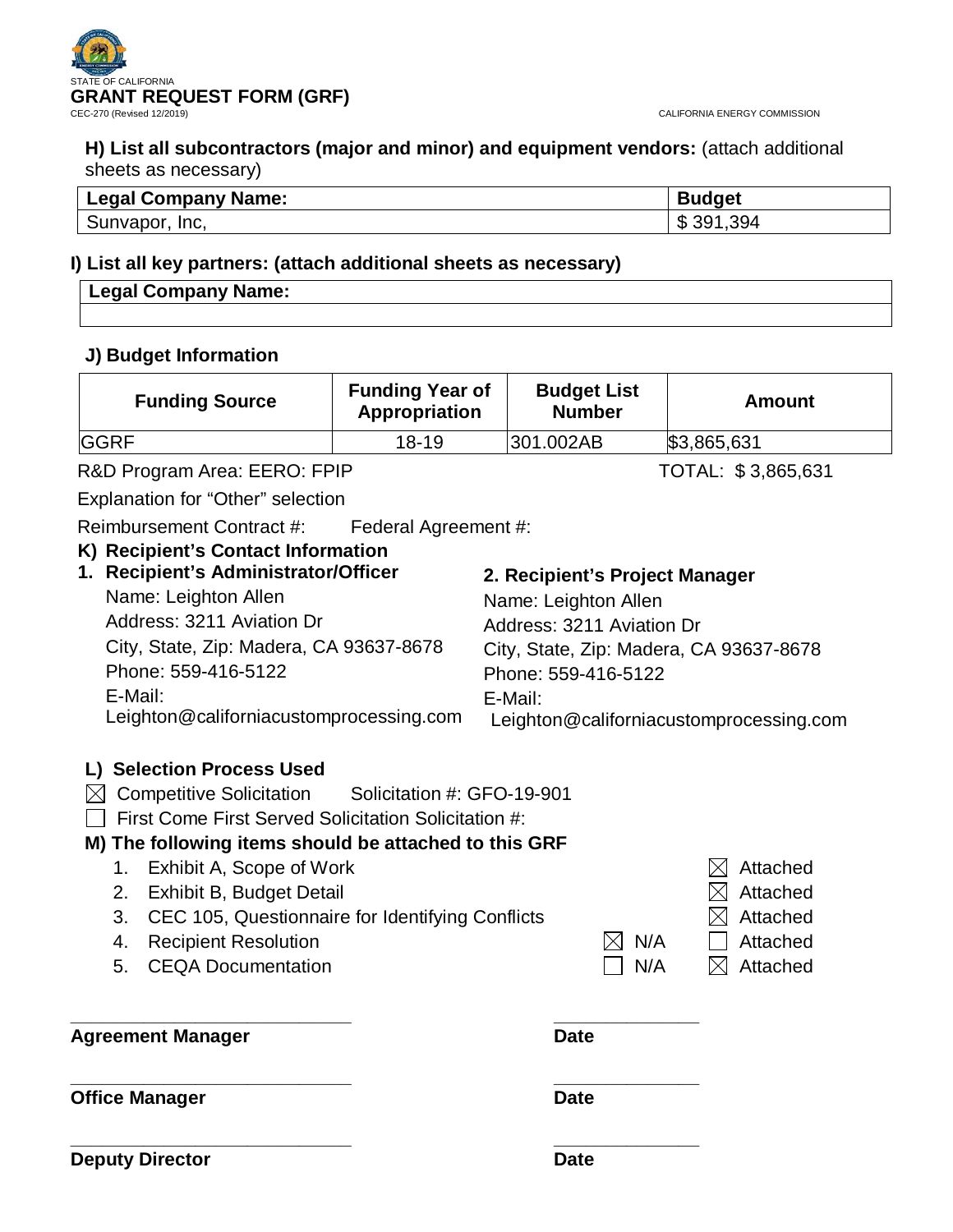## **I. TASK ACRONYM/TERM LISTS**

## **A. Task List**

| Task # | CPR <sup>1</sup> | <b>Task Name</b>                           |
|--------|------------------|--------------------------------------------|
|        |                  | <b>General Project Tasks</b>               |
|        |                  | <b>Project Engineering Design</b>          |
|        |                  | Site Preparation and Equipment Procurement |
|        |                  | <b>Equipment Installation</b>              |
|        |                  | Measurement and Verification               |
|        |                  | Technology/Knowledge Transfer Activities   |

## **B. Acronym/Term List**

| Acronym/Term | <b>Meaning</b>                      |
|--------------|-------------------------------------|
| <b>BOP</b>   | <b>Balance of Plant</b>             |
| <b>CAM</b>   | <b>Commission Agreement Manager</b> |
| CAO          | <b>Commission Agreement Officer</b> |
| <b>CPR</b>   | <b>Critical Project Review</b>      |
| <b>GHG</b>   | Greenhouse Gas                      |
| M&V          | Measurement and Verification        |
| Recipient    | <b>California Custom Processing</b> |

### **II. PURPOSE OF AGREEMENT, PROBLEM/SOLUTION STATEMENT, AND GOALS AND OBJECTIVES**

### **A. Purpose of Agreement**

The purpose of this Agreement is to design, install, and operate a solar boiler at the Recipient's almond processing facility. The system will substantially reduce the use of natural gas with solar thermal energy for steam generation, resulting in a reduction in greenhouse gas (GHG) and criteria pollutants emissions.

### **B. Problem/ Solution Statement**

### **Problem**

The use of process steam, from natural gas combustion, in food production facilities results in food processors emitting a substantial amount of GHG. Offsetting natural gas in the supply of the heat required for these processes with solar thermal energy could significantly reduce GHG emissions. Typical modern nut processors have significantly higher GHG emissions when compared to other facilities due to the lack of alternatives to fossil fuels used for steam generation.

## **Solution**

 $\overline{a}$ 

<span id="page-3-0"></span><sup>1</sup> Please see subtask 1.3 in Part III of the Scope of Work (General Project Tasks) for a description of Critical Project Review (CPR) Meetings.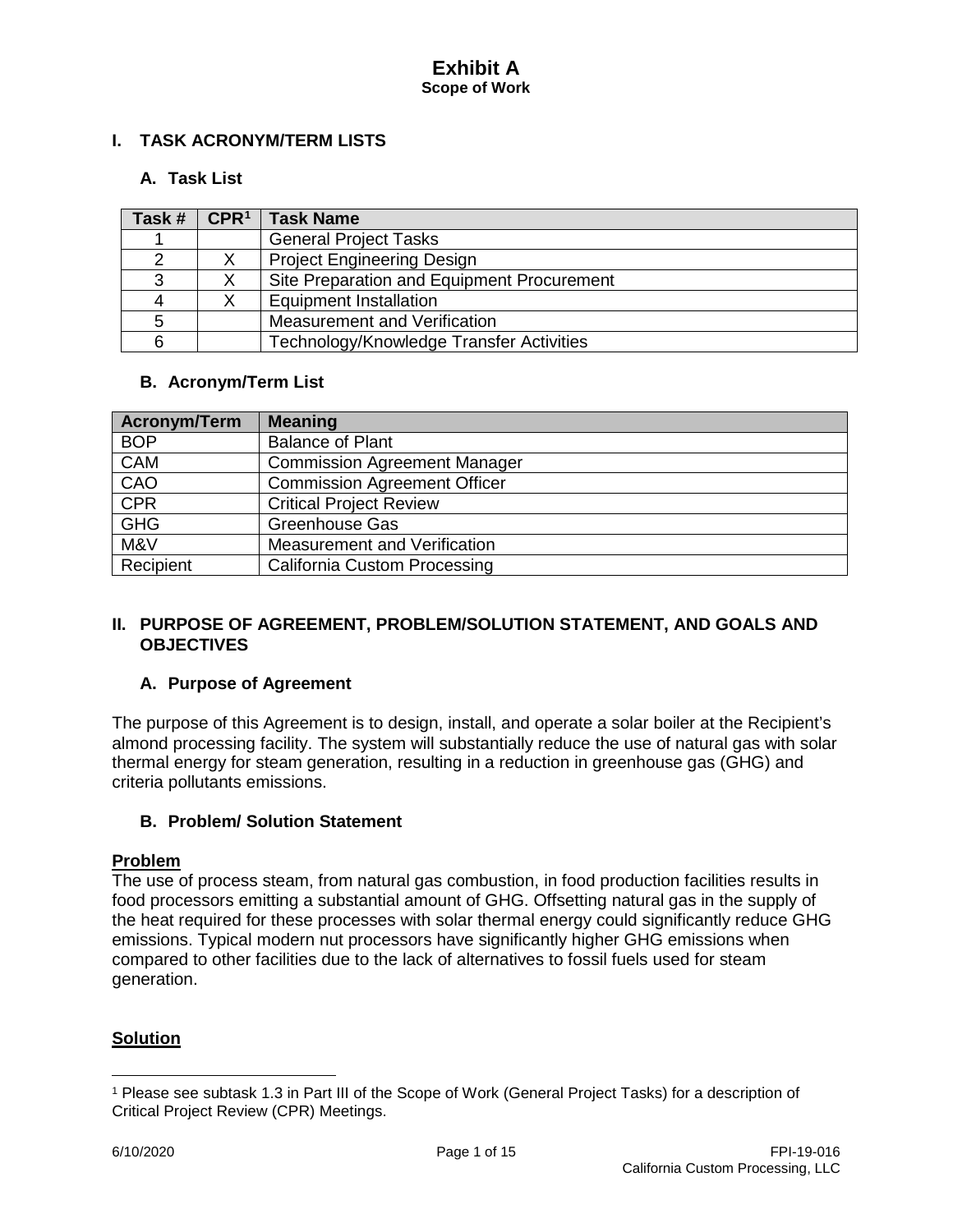The Recipient will design, install, and operate a high efficiency solar boiler at its almond processing facility. The solar thermal system will convert solar energy into steam required to process the raw almonds. By producing steam from solar energy, the facility will reduce natural gas consumption by approximately 60% and GHG emissions by approximately 30%.

## **C. Goals and Objectives of the Agreement**

### **Agreement Goals**

The goal of this Agreement is to reduce GHG emissions at the almond processing facility by using solar thermal energy to displace natural gas that would otherwise be consumed for steam generation at the facility.

#### **Agreement Objectives**

The objectives of this Agreement are to:

- Measure the almond processing facility's natural gas consumption in order to establish a baseline for future comparisons.
- Engineer a high-efficiency solar boiler to maximize the displacement of natural gas under the constraint of available land.
- Install and operate the system to demonstrate the benefits, reliability, and effectiveness of the design.
- Measure and verify the natural gas and associated GHG emission reductions to validate that the predicted benefits are actualized.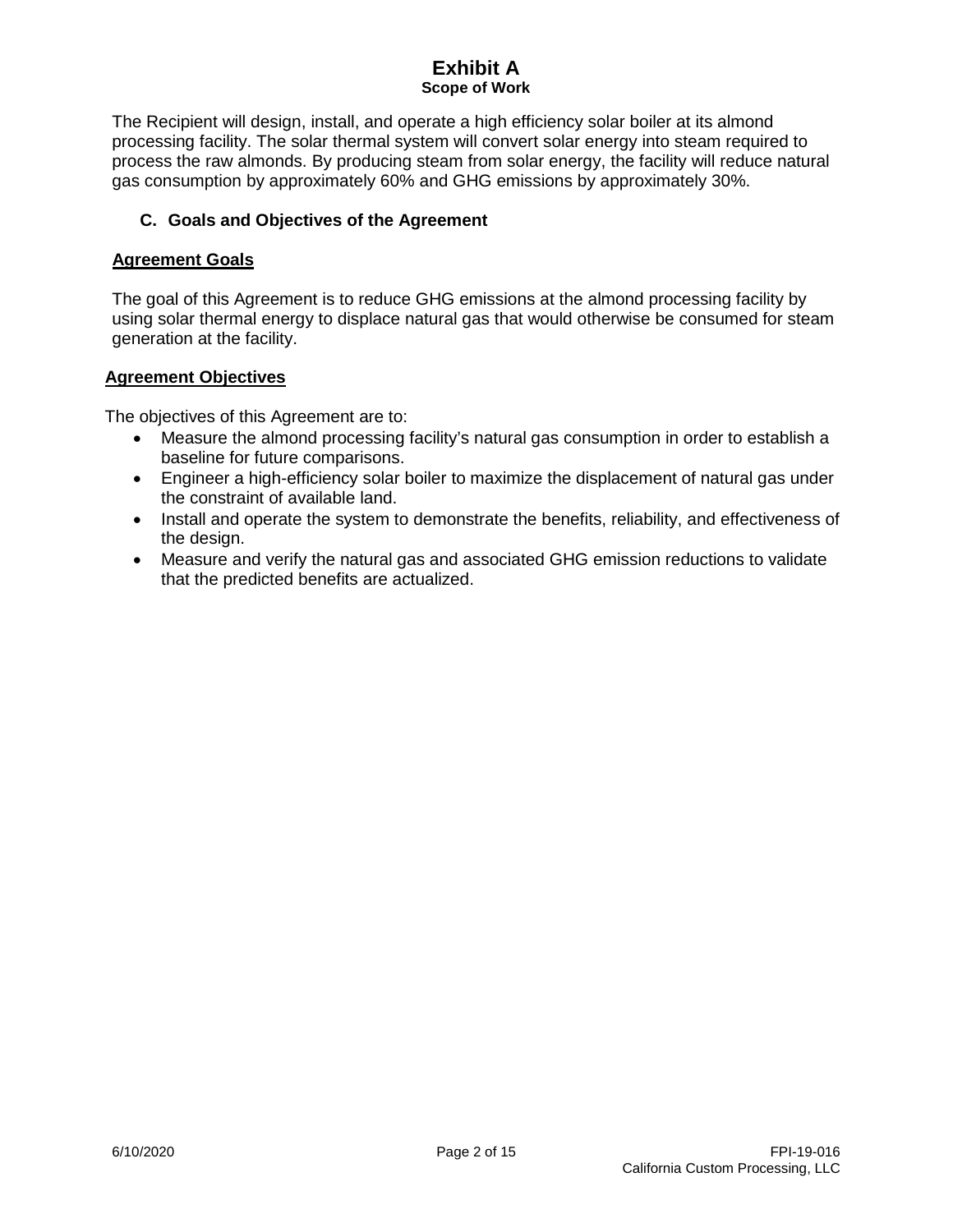## **III. TASK 1 GENERAL PROJECT TASKS**

## **PRODUCTS**

## **Subtask 1.1 Products**

The goal of this subtask is to establish the requirements for submitting project products (e.g., reports, summaries, plans, and presentation materials). Unless otherwise specified by the Commission Agreement Manager (CAM), the Recipient must deliver products as required below by the dates listed in the **Project Schedule (Part V).** Products that require a draft version are indicated by marking **"(draft and final)"** after the product name in the "Products" section of the task/subtask. If "(draft and final)" does not appear after the product name, only a final version of the product is required. With respect to due dates within this Scope of Work, **"days"** means working days.

### **The Recipient shall:**

For products that require a draft version, including the Final Report Outline and Final Report

- Submit all draft products to the CAM for review and comment in accordance with the Project Schedule (Part V). The CAM will provide written comments to the Recipient on the draft product within 15 days of receipt, unless otherwise specified in the task/subtask for which the product is required.
- Consider incorporating all CAM comments into the final product. If the Recipient disagrees with any comment, provide a written response explaining why the comment was not incorporated into the final product.
- Submit the revised product and responses to comments within 10 days of notice by the CAM, unless the CAM specifies a longer time period, or approves a request for additional time.

For products that require a final version only

• Submit the product to the CAM for acceptance. The CAM may request minor revisions or explanations prior to acceptance.

For all products

- Submit all data and documents required as products in accordance with the following Instructions for Submitting Electronic Files and Developing Software:
	- o **Electronic File Format**
		- Submit all data and documents required as products under this Agreement in an electronic file format that is fully editable and compatible with the Energy Commission's software and Microsoft (MS)-operating computing platforms, or with any other format approved by the CAM. Deliver an electronic copy of the full text of any Agreement data and documents in a format specified by the CAM, such as memory stick or CD-ROM.

The following describes the accepted formats for electronic data and documents provided to the Energy Commission as products under this Agreement, and establishes the software versions that will be required to review and approve all software products:

- Data sets will be in MS Access or MS Excel file format (version 2007 or later), or any other format approved by the CAM.
- Text documents will be in MS Word file format, version 2007 or later.
- Documents intended for public distribution will be in PDF file format.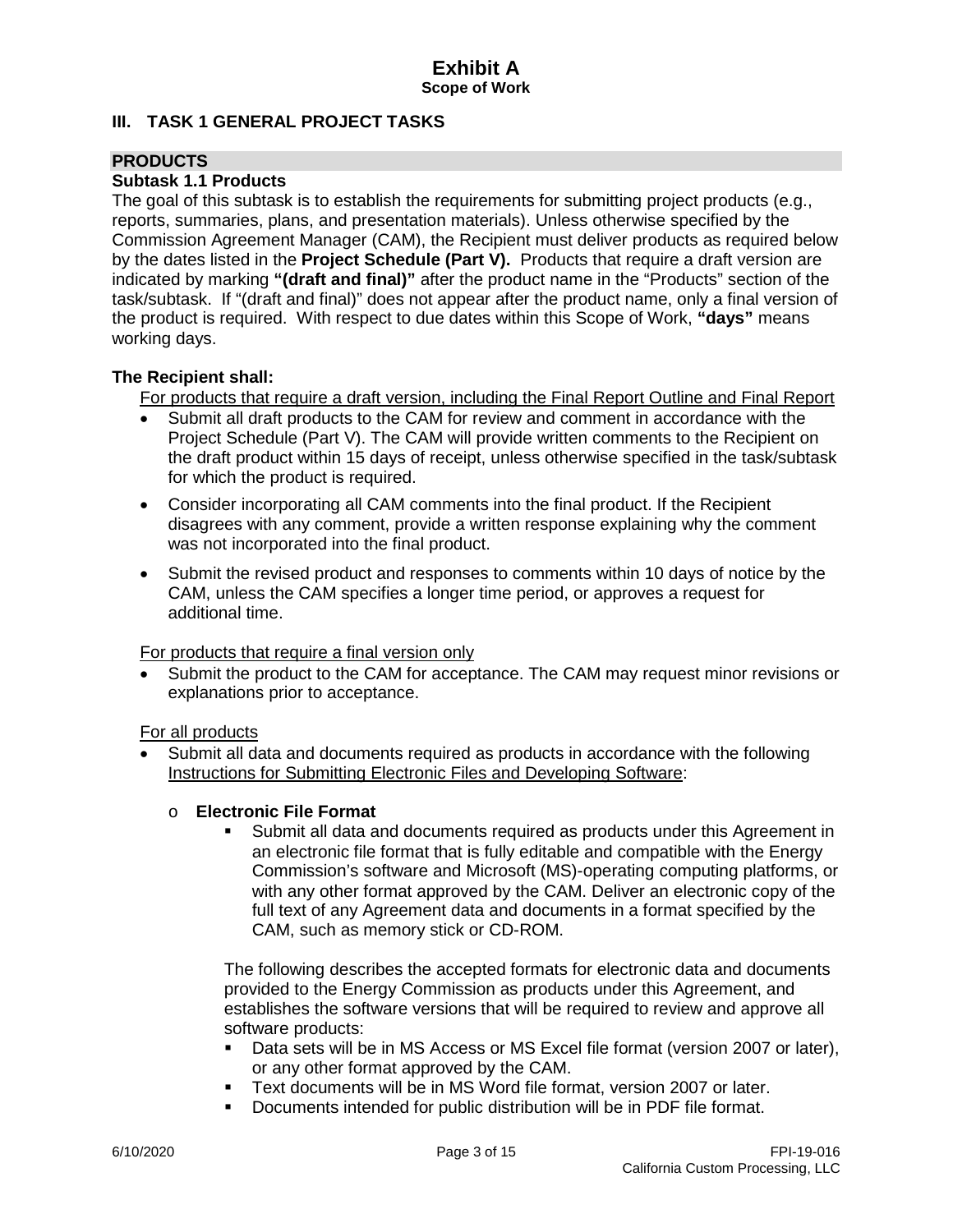- **The Recipient must also provide the native Microsoft file format.**
- Project management documents will be in Microsoft Project file format, version 2007 or later.

#### o **Software Application Development**

Use the following standard Application Architecture components in compatible versions for any software application development required by this Agreement (e.g., databases, models, modeling tools), unless the CAM approves other software applications such as open source programs:

- Microsoft ASP.NET framework (version 3.5 and up). Recommend 4.0.
- Microsoft Internet Information Services (IIS), (version 6 and up) Recommend 7.5.
- Visual Studio.NET (version 2008 and up). Recommend 2010.
- C# Programming Language with Presentation (UI), Business Object and Data Layers.
- **SQL (Structured Query Language).**
- Microsoft SQL Server 2008, Stored Procedures. Recommend 2008 R2.
- Microsoft SQL Reporting Services. Recommend 2008 R2.
- **XML** (external interfaces).

Any exceptions to the Electronic File Format requirements above must be approved in writing by the CAM. The CAM will consult with the Energy Commission's Information Technology Services Branch to determine whether the exceptions are allowable.

#### *MEETINGS*

#### **Subtask 1.2 Kick-off Meeting**

The goal of this subtask is to establish the lines of communication and procedures for implementing this Agreement.

#### **The Recipient shall:**

• Attend a "Kick-off" meeting with the CAM, the Commission Agreement Officer (CAO), and any other Energy Commission staff relevant to the Agreement. The Recipient will bring its Project Manager and any other individuals designated by the CAM to this meeting. The administrative and technical aspects of the Agreement will be discussed at the meeting. Prior to the meeting, the CAM will provide an agenda to all potential meeting participants. The meeting may take place in person or by electronic conferencing (e.g., WebEx), with approval of the CAM.

The administrative portion of the meeting will include discussion of the following:

- o Terms and conditions of the Agreement;
- o Administrative products (subtask 1.1);
- o CPR meetings (subtask 1.3);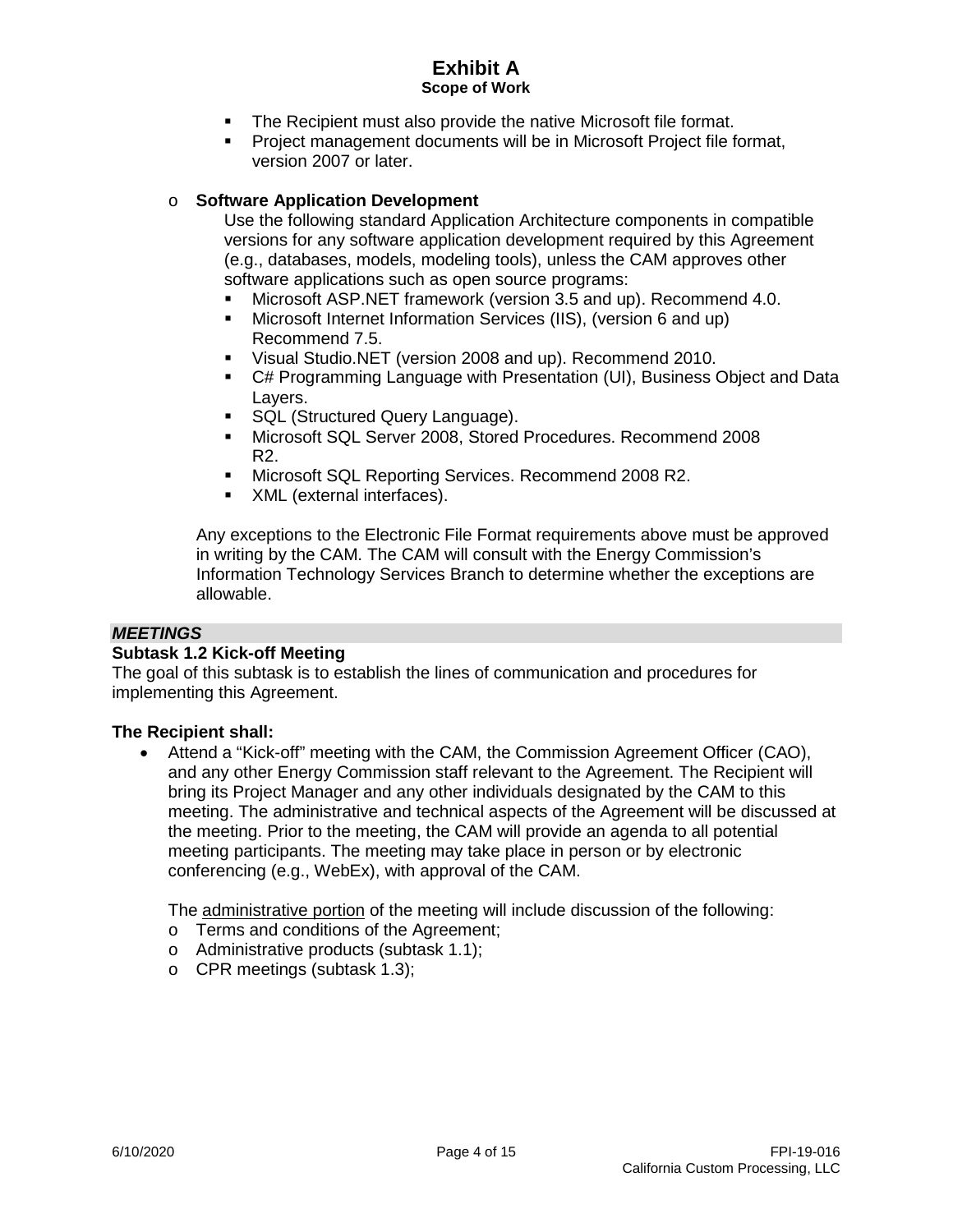- o Match fund documentation (subtask 1.7);
- o Permit documentation (subtask 1.8);
- o Subcontracts (subtask 1.9); and
- o Any other relevant topics.

The technical portion of the meeting will include discussion of the following:

- o The CAM's expectations for accomplishing tasks described in the Scope of Work;
- o An updated Project Schedule;
- o Technical products (subtask 1.1);
- o Progress reports and invoices (subtask 1.5);
- o Final Report (subtask 1.6);
- o Technical Advisory Committee meetings (subtasks 1.10 and 1.11); and
- o Any other relevant topics.
- Provide an *Updated Project Schedule, List of Match Funds,* and *List of Permits*, as needed to reflect any changes in the documents.

#### **The CAM shall:**

- Designate the date and location of the meeting.
- Send the Recipient a *Kick-off Meeting Agenda*.

#### **Recipient Products:**

- Updated Project Schedule *(if applicable)*
- Updated List of Match Funds *(if applicable)*
- Updated List of Permits *(if applicable)*

#### **CAM Product:**

• Kick-off Meeting Agenda

### **Subtask 1.3 Critical Project Review (CPR) Meetings**

The goal of this subtask is to determine if the project should continue to receive Energy Commission funding, and if so whether any modifications must be made to the tasks, products, schedule, or budget. CPR meetings provide the opportunity for frank discussions between the Energy Commission and the Recipient. As determined by the CAM, discussions may include project status, challenges, successes, advisory group findings and recommendations, final report preparation, and progress on technical transfer and production readiness activities (if applicable). Participants will include the CAM and the Recipient, and may include the CAO and any other individuals selected by the CAM to provide support to the Energy Commission.

CPR meetings generally take place at key, predetermined points in the Agreement, as determined by the CAM and as shown in the Task List on page 1 of this Exhibit. However, the CAM may schedule additional CPR meetings as necessary. The budget will be reallocated to cover the additional costs borne by the Recipient, but the overall Agreement amount will not increase. CPR meetings generally take place at the Energy Commission, but they may take place at another location, or may be conducted via electronic conferencing (e.g., WebEx) as determined by the CAM.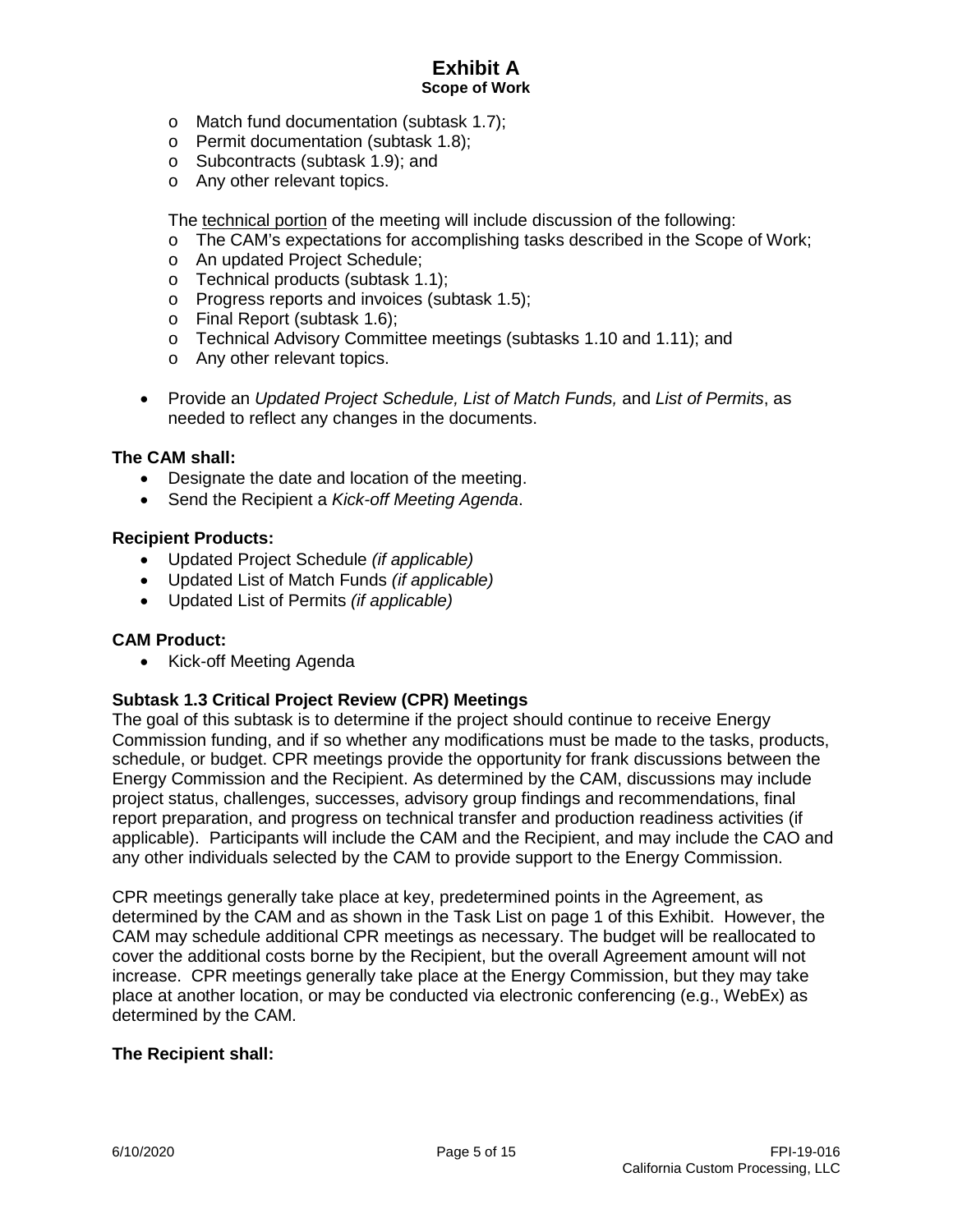- Prepare a *CPR Report* for each CPR meeting that: (1) discusses the progress of the Agreement toward achieving its goals and objectives; and (2) includes recommendations and conclusions regarding continued work on the project.
- Submit the CPR Report along with any other *Task Products* that correspond to the technical task for which the CPR meeting is required (i.e., if a CPR meeting is required for Task 2, submit the Task 2 products along with the CPR Report).
- Attend the CPR meeting.
- Present the CPR Report and any other required information at each CPR meeting.

## **The CAM shall:**

- Determine the location, date, and time of each CPR meeting with the Recipient's input.
- Send the Recipient a *CPR Agenda* and a *List of Expected CPR Participants* in advance of the CPR meeting. If applicable, the agenda will include a discussion of match funding and permits.
- Conduct and make a record of each CPR meeting. Provide the Recipient with a *Schedule for Providing a Progress Determination* on continuation of the project.
- Determine whether to continue the project, and if so whether modifications are needed to the tasks, schedule, products, or budget for the remainder of the Agreement. If the CAM concludes that satisfactory progress is not being made, this conclusion will be referred to the Deputy Director of the Energy Research and Development Division.
- Provide the Recipient with a *Progress Determination* on continuation of the project, in accordance with the schedule. The Progress Determination may include a requirement that the Recipient revise one or more products.

### **Recipient Products:**

- CPR Report(s)
- Task Products (draft and/or final as specified in the task)

### **CAM Products:**

- CPR Agenda
- List of Expected CPR Participants
- Schedule for Providing a Progress Determination
- Progress Determination

### **Subtask 1.4 Final Meeting**

The goal of this subtask is to complete the closeout of this Agreement.

### **The Recipient shall:**

• Meet with Energy Commission staff to present project findings, conclusions, and recommendations. The final meeting must be completed during the closeout of this Agreement. This meeting will be attended by the Recipient and CAM, at a minimum. The meeting may occur in person or by electronic conferencing (e.g., WebEx), with approval of the CAM.

The technical and administrative aspects of Agreement closeout will be discussed at the meeting, which may be divided into two separate meetings at the CAM's discretion.

- $\circ$  The technical portion of the meeting will involve the presentation of findings, conclusions, and recommended next steps (if any) for the Agreement. The CAM will determine the appropriate meeting participants.
- $\circ$  The administrative portion of the meeting will involve a discussion with the CAM and the CAO of the following Agreement closeout items: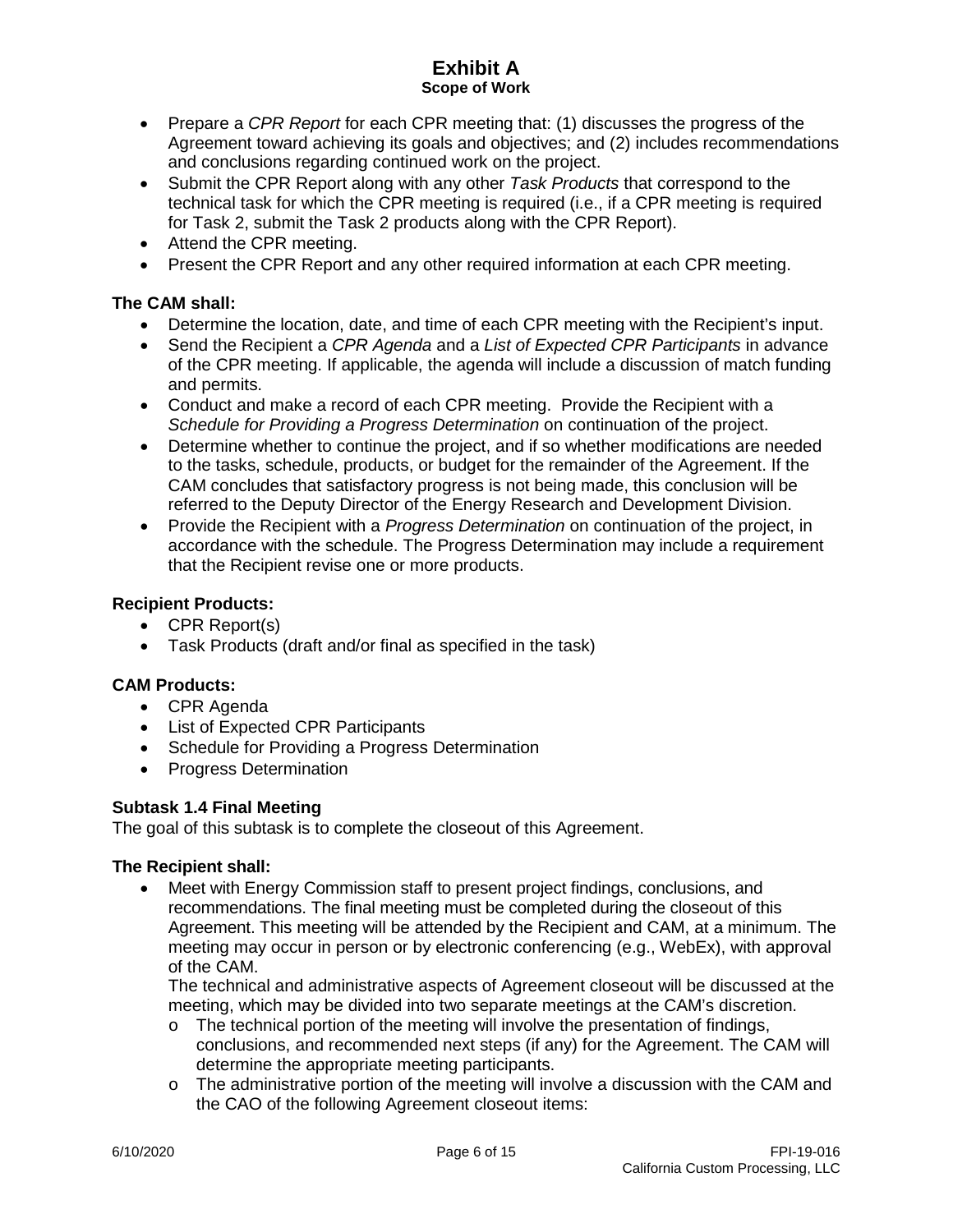- Disposition of any state-owned equipment.
- Need to file a Uniform Commercial Code Financing Statement (Form UCC-1) regarding the Energy Commission's interest in patented technology.
- The Energy Commission's request for specific "generated" data (not already provided in Agreement products).
- Need to document the Recipient's disclosure of "subject inventions" developed under the Agreement.
- "Surviving" Agreement provisions such as repayment provisions and confidential products.
- **Final invoicing and release of retention.**
- Prepare a *Final Meeting Agreement Summary* that documents any agreement made between the Recipient and Commission staff during the meeting.
- Prepare a *Schedule for Completing Agreement Closeout Activities*.
- Provide *All Draft and Final Written Products* on a CD-ROM or USB memory stick, organized by the tasks in the Agreement.

### **Products:**

- Final Meeting Agreement Summary *(if applicable)*
- Schedule for Completing Agreement Closeout Activities
- All Draft and Final Written Products

## *REPORTS AND INVOICES*

## **Subtask 1.5 Progress Reports and Invoices**

The goals of this subtask are to: (1) periodically verify that satisfactory and continued progress is made towards achieving the project objectives of this Agreement; and (2) ensure that invoices contain all required information and are submitted in the appropriate format.

### **The Recipient shall:**

- Submit a monthly *Progress Report* to the CAM. Each progress report must:
	- o Summarize progress made on all Agreement activities as specified in the scope of work for the preceding month, including accomplishments, problems, milestones, products, schedule, fiscal status, and an assessment of the ability to complete the Agreement within the current budget and any anticipated cost overruns. See the Progress Report Format Attachment for the recommended specifications.
- Submit a monthly or quarterly *Invoice* that follows the instructions in the "Payment of Funds" section of the terms and conditions, including a financial report on Match Fund and in-state expenditures.

### **Products:**

- Progress Reports
- Invoices

### **Subtask 1.6 Final Report**

The goal of this subtask is to prepare a comprehensive Final Report that describes the original purpose, approach, results, and conclusions of the work performed under this Agreement. The CAM will review the Final Report, which will be due at least **two months** before the Agreement end date. When creating the Final Report Outline and the Final Report, the Recipient must use the Style Manual provided by the CAM.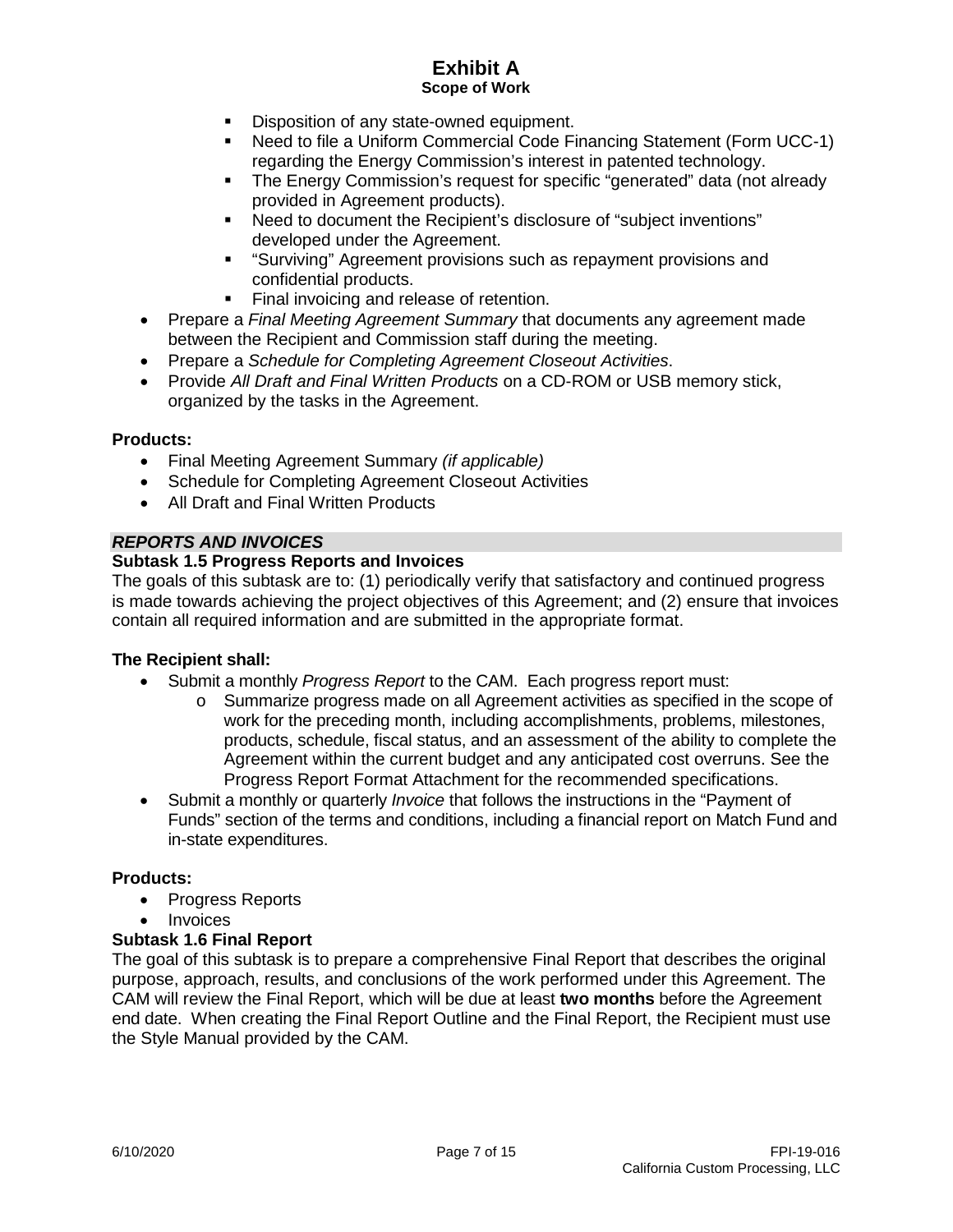## **Subtask 1.6.1 Final Report Outline**

## **The Recipient shall:**

• Prepare a *Final Report Outline* in accordance with the *Style Manual* provided by the CAM. *(See Task 1.1 for requirements for draft and final products.)*

#### **Recipient Products:**

• Final Report Outline (draft and final)

#### **CAM Product:**

- Style Manual
- Comments on Draft Final Report Outline
- Acceptance of Final Report Outline

#### **Subtask 1.6.2 Final Report**

- Prepare a *Final Report* for this Agreement in accordance with the approved Final Report Outline, Style Manual, and Final Report Template provided by the CAM with the following considerations:
	- o Ensure that the report includes the following items, in the following order:
		- Cover page (**required**)
		- Credits page on the reverse side of cover with legal disclaimer (**required**)
		- **Acknowledgements page (optional)**
		- Preface (**required**)
		- **Abstract, keywords, and citation page (required)**<br>**E** Table of Contents (required, followed by List of F
		- Table of Contents (**required**, followed by List of Figures and List of Tables, if needed)
		- Executive summary (**required**)
		- **Body of the report (required)**
		- References (if applicable)
		- Glossary/Acronyms (If more than 10 acronyms or abbreviations are used, it is required.)
		- Bibliography (if applicable)
		- Appendices (if applicable) (Create a separate volume if very large.)
		- Attachments (if applicable)
	- o Ensure that the document is written in the third person.
	- o Ensure that the Executive Summary is understandable to the lay public.
		- Briefly summarize the completed work. Succinctly describe the project results and whether or not the project goals were accomplished.
		- I dentify which specific ratepayers can benefit from the project results and how they can achieve the benefits.
		- **If it's necessary to use a technical term in the Executive Summary,** provide a brief definition or explanation when the technical term is first used.
	- $\circ$  Follow the Style Guide format requirements for headings, figures/tables, citations, and acronyms/abbreviations.
	- $\circ$  Ensure that the document omits subjective comments and opinions. However, recommendations in the conclusion of the report are allowed.
	- o Include a brief description of the project results in the Abstract.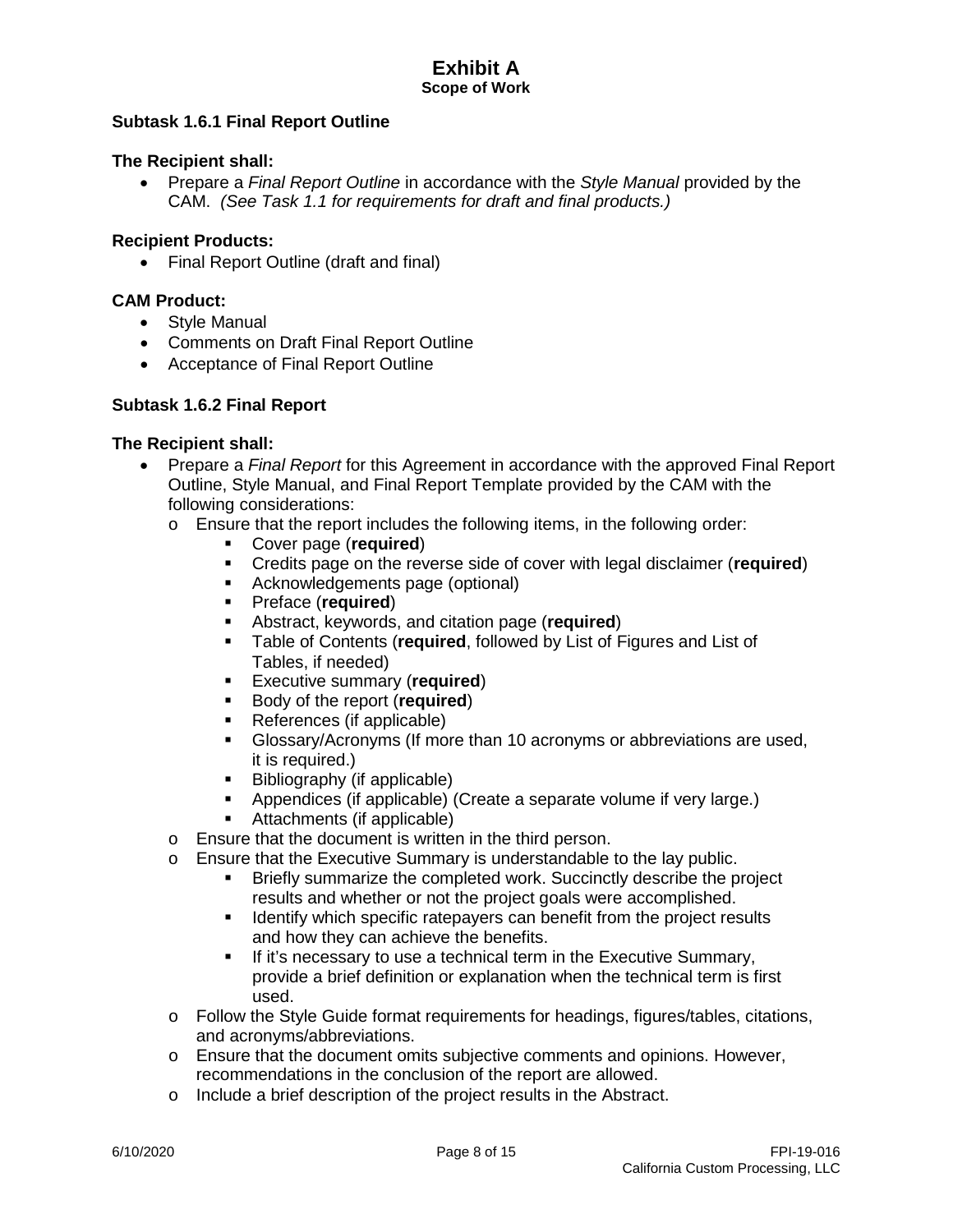- Submit a draft of the report to the CAM for review and comment. The CAM will provide written comments to the Recipient on the draft product within 15 days of receipt
- Consider incorporating all CAM comments into the Final Report. If the Recipient disagrees with any comment, provide a written response explaining why the comment was not incorporated into the final product
- Submit the revised Final Report and responses to comments within 10 days of notice by the CAM, unless the CAM specifies a longer time period or approves a request for additional time.
- Submit one bound copy of the *Final Report* to the CAM along with *Written Responses to Comments on the Draft Final Report*.

### **Products**:

- Final Report (draft and final)
- Written Responses to Comments on the Draft Final Report

### **CAM Product:**

• Written Comments on the Draft Final Report

# *MATCH FUNDS, PERMITS, AND SUBCONTRACTS*

#### **Subtask 1.7 Match Funds**

The goal of this subtask is to ensure that the Recipient obtains any match funds planned for this Agreement and applies them to the Agreement during the Agreement term.

While the costs to obtain and document match funds are not reimbursable under this Agreement, the Recipient may spend match funds for this task. The Recipient may only spend match funds during the Agreement term, either concurrently or prior to the use of Energy Commission funds. Match funds must be identified in writing, and the Recipient must obtain any associated commitments before incurring any costs for which the Recipient will request reimbursement.

### **The Recipient shall:**

• Prepare a *Match Funds Status Letter* that documents the match funds committed to this Agreement. If no match funds were part of the proposal that led to the Energy Commission awarding this Agreement and none have been identified at the time this Agreement starts, then state this in the letter.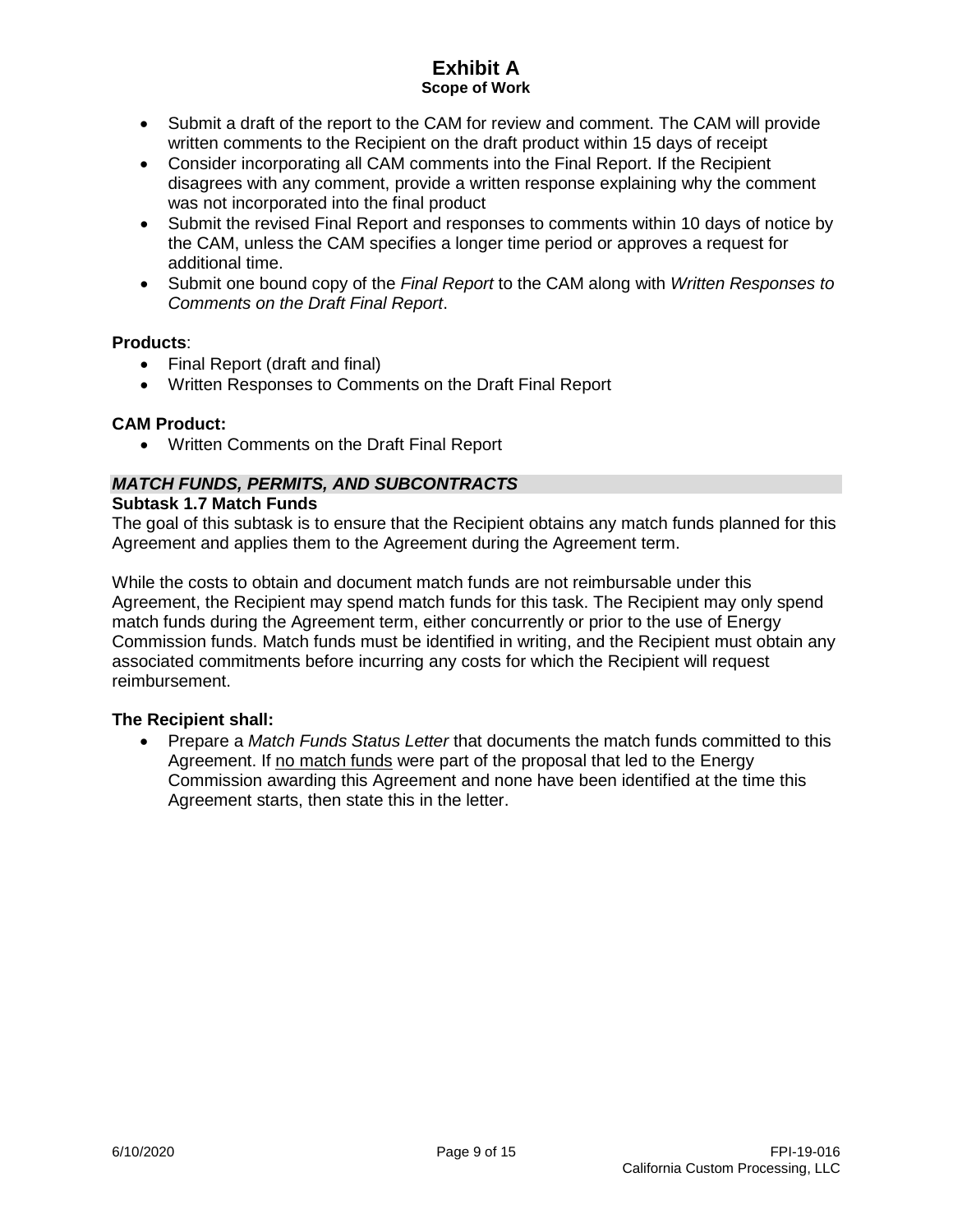If match funds were a part of the proposal that led to the Energy Commission awarding this Agreement, then provide in the letter:

- o A list of the match funds that identifies:
	- The amount of cash match funds, their source(s) (including a contact name, address, and telephone number), and the task(s) to which the match funds will be applied.
	- The amount of each in-kind contribution, a description of the contribution type (e.g., property, services), the documented market or book value, the source (including a contact name, address, and telephone number), and the task(s) to which the match funds will be applied. If the in-kind contribution is equipment or other tangible or real property, the Recipient must identify its owner and provide a contact name, address, telephone number, and the address where the property is located.
	- If different from the solicitation application, provide a letter of commitment from an authorized representative of each source of match funding that the funds or contributions have been secured.
- At the Kick-off meeting, discuss match funds and the impact on the project if they are significantly reduced or not obtained as committed. If applicable, match funds will be included as a line item in the progress reports and will be a topic at CPR meetings.
- Provide a *Supplemental Match Funds Notification Letter* to the CAM of receipt of additional match funds.
- Provide a *Match Funds Reduction Notification Letter* to the CAM if existing match funds are reduced during the course of the Agreement. Reduction of match funds may trigger a CPR meeting.

### **Products:**

- Match Funds Status Letter
- Supplemental Match Funds Notification Letter *(if applicable)*
- Match Funds Reduction Notification Letter *(if applicable)*

#### **Subtask 1.8 Permits**

The goal of this subtask is to obtain all permits required for work completed under this Agreement in advance of the date they are needed to keep the Agreement schedule on track. Permit costs and the expenses associated with obtaining permits are not reimbursable under this Agreement, with the exception of costs incurred by University of California recipients. Permits must be identified and obtained before the Recipient may incur any costs related to the use of the permit(s) for which the Recipient will request reimbursement.

#### **The Recipient shall:**

- Prepare a *Permit Status Letter* that documents the permits required to conduct this Agreement. If no permits are required at the start of this Agreement, then state this in the letter. If permits will be required during the course of the Agreement, provide in the letter:
	- $\circ$  A list of the permits that identifies: (1) the type of permit; and (2) the name, address, and telephone number of the permitting jurisdictions or lead agencies.
	- $\circ$  The schedule the Recipient will follow in applying for and obtaining the permits.

The list of permits and the schedule for obtaining them will be discussed at the Kick-off meeting (subtask 1.2), and a timetable for submitting the updated list, schedule, and copies of the permits will be developed. The impact on the project if the permits are not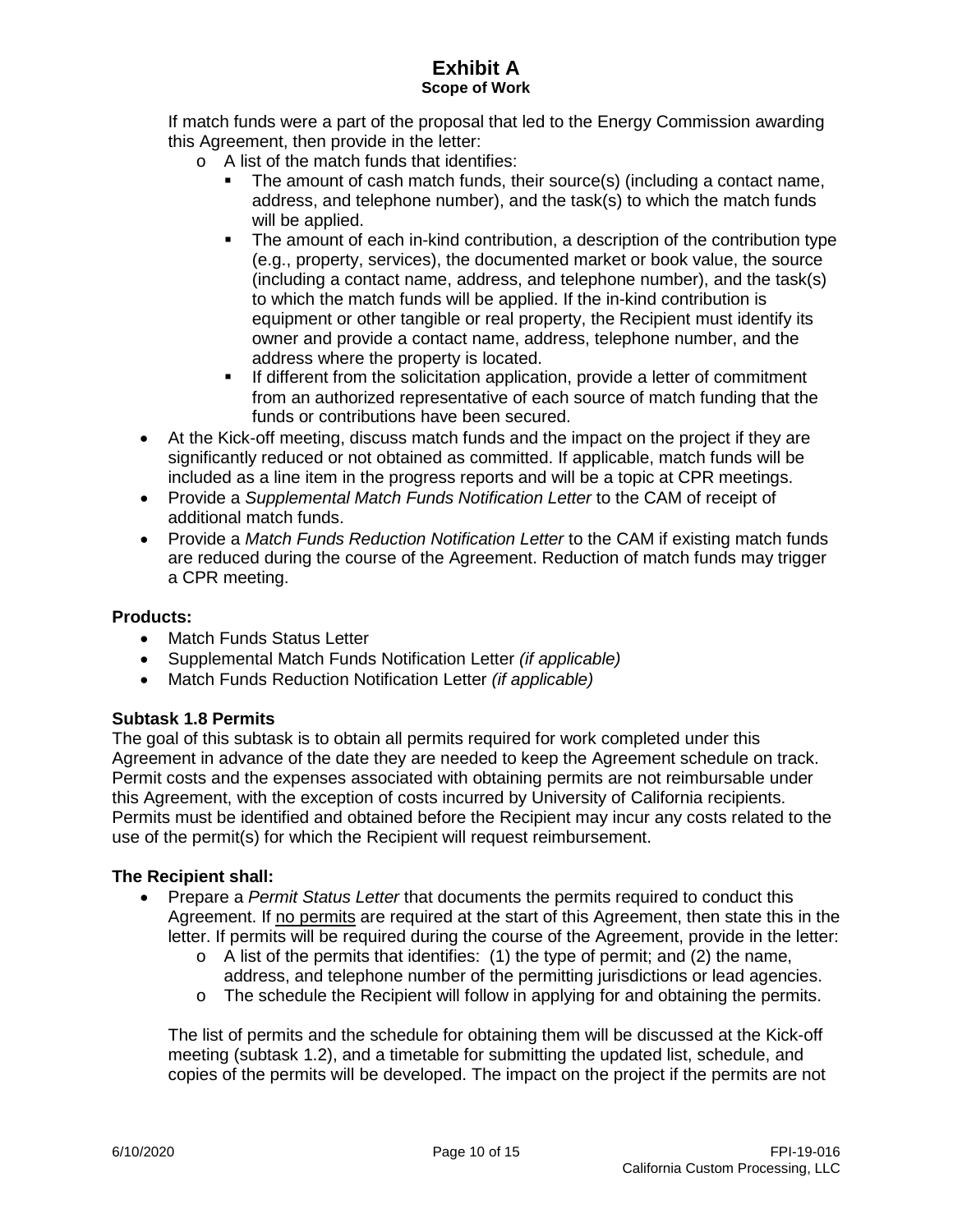obtained in a timely fashion or are denied will also be discussed. If applicable, permits will be included as a line item in progress reports and will be a topic at CPR meetings.

- If during the course of the Agreement additional permits become necessary, then provide the CAM with an *Updated List of Permits* (including the appropriate information on each permit) and an *Updated Schedule for Acquiring Permits*.
- Send the CAM a *Copy of Each Approved Permit*.
- If during the course of the Agreement permits are not obtained on time or are denied, notify the CAM within 5 days. Either of these events may trigger a CPR meeting.

## **Products:**

- Permit Status Letter
- Updated List of Permits *(if applicable)*
- Updated Schedule for Acquiring Permits *(if applicable)*
- Copy of Each Approved Permit *(if applicable)*

## **Subtask 1.9 Subcontracts**

The goals of this subtask are to: (1) procure subcontracts required to carry out the tasks under this Agreement; and (2) ensure that the subcontracts are consistent with the terms and conditions of this Agreement.

### **The Recipient shall:**

- Manage and coordinate subcontractor activities in accordance with the requirements of this Agreement.
- Incorporate this Agreement by reference into each subcontract.
- Include any required Energy Commission flow-down provisions in each subcontract, in addition to a statement that the terms of this Agreement will prevail if they conflict with the subcontract terms.
- If required by the CAM, submit a draft of each *Subcontract* required to conduct the work under this Agreement.
- Submit a final copy of the executed subcontract.
- Notify and receive written approval from the CAM prior to adding any new subcontractors (see the discussion of subcontractor additions in the terms and conditions).

### **Products:**

• Subcontracts *(draft if required by the CAM)*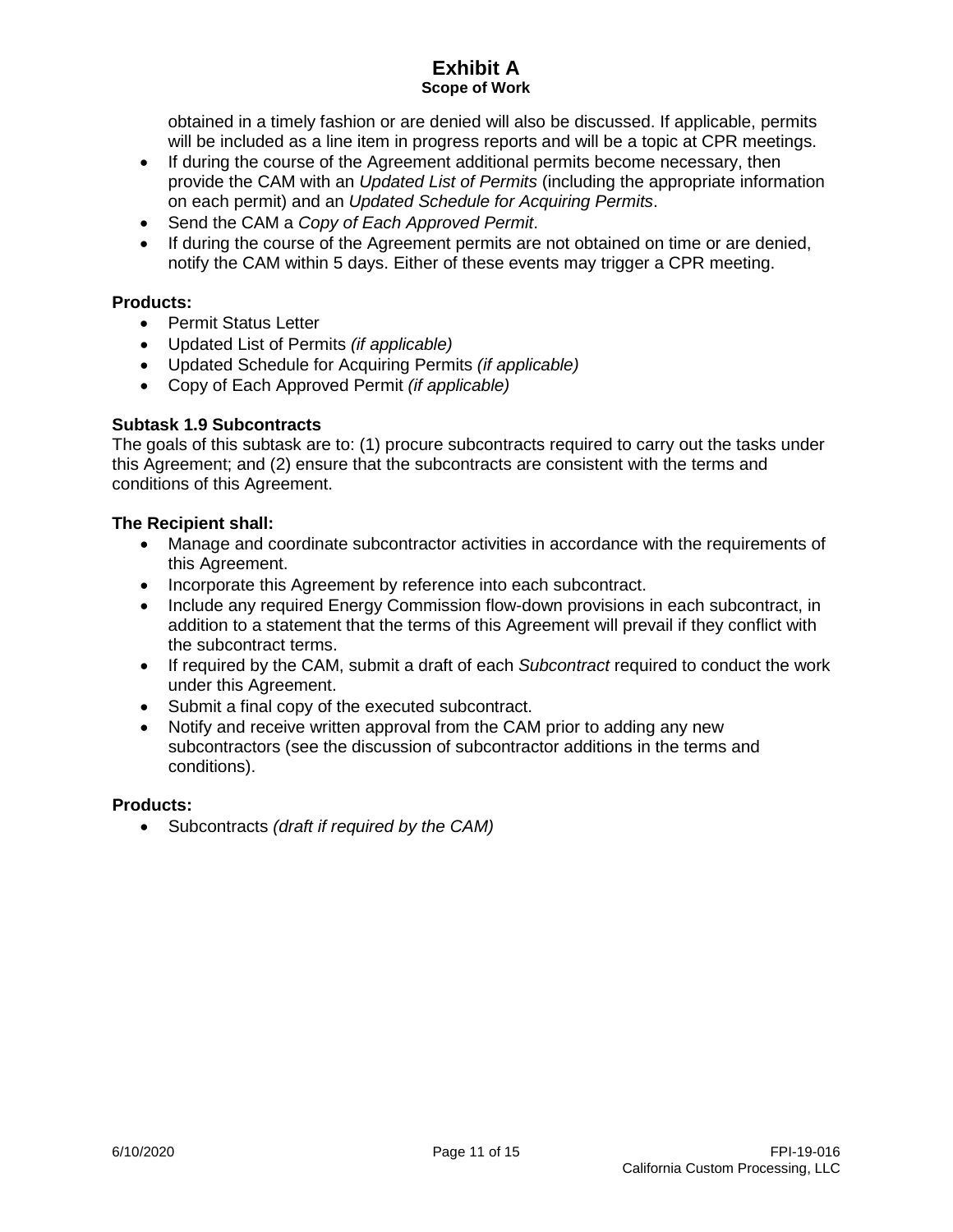## **IV. TECHNICAL TASKS**

*Products that require a draft version are indicated by marking "(draft and final)" after the product name in the "Products" section of the task/subtask. If "(draft and final)" does not appear after the product name, only a final version of the product is required. Subtask 1.1 (Products) describes the procedure for submitting products to the CAM.* 

## **TASK 2: PROJECT ENGINEERING DESIGN**

The goal of this task is to design the solar thermal system and plan the equipment layout for the demonstration site.

## **The Recipient shall:**

- Identify the thermal load in the food processing facility to be offset by the solar thermal system.
- Obtain geotechnical and survey services to provide data for the soil conditions and topography.
- Perform front-end engineering design of the Solar Boiler subsystems, including the solar field and balance of plant (BOP) system.
- Finalize engineering of Solar Boiler
- Provide a *Project Design Memo* that shall include, but not be limited to:
	- o Summary of the steps taken to reach the final design and final layout;
	- $\circ$  Identification of barriers involved and discuss the steps taken to overcome those barriers;
	- $\circ$  Discussion of the final engineering design and equipment layout for the site.
- Prepare CPR Report #1 and participate in a CPR Meeting per subtask 1.3.

### **Products:**

- Project Design Memo (draft and final)
- CPR Report #1

## **TASK 3: SITE PREPARATION AND EQUIPMENT PROCUREMENT**

The goal of this task is to prepare the site and procure the necessary equipment, materials, and permits for this project.

- Prepare permitting application to the local permitting authority, including stamped foundation calculations and drawings.
- Procure solar collectors
- Procure BOP equipment and related materials
- Provide a *Site Preparation and Equipment Procurement Memo* that shall include, but not be limited to:
	- o Summary of the steps to prepare the site;
	- $\circ$  Copy of the performance specifications for each equipment purchased by the grant.
	- o Summary of the bids received and from whom;
	- o Copies of all required permits needed for installation at the site;
	- o Copies of the final procurement documents and purchase orders;
	- o Status of the planned installation including preliminary schedule for equipment delivery and installation for the site.
- Prepare *CPR Report #2* and participate in a CPR Meeting per subtask 1.3.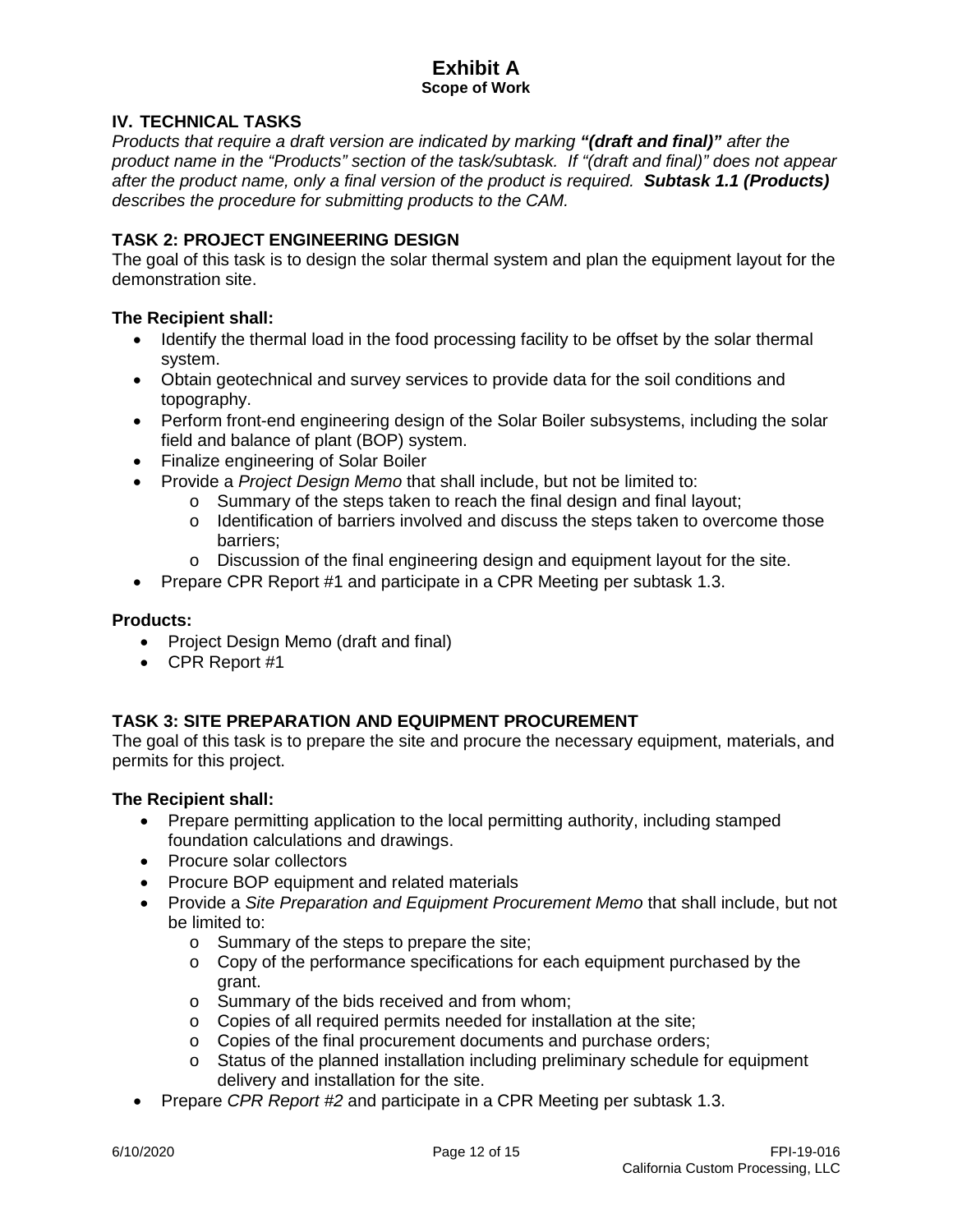## **Products:**

- Site Preparation and Equipment Procurement Memo
- CPR Report #2

## **TASK 4: EQUIPMENT INSTALLATION**

The goal of this task is to install and commission the equipment. The installations will include the solar field and BOP subsystems. The work will also include their integration with the Recipient's steam network.

### **The Recipient shall:**

- Write and review pre-commissioning procedures to ensure safe and thorough commissioning procedures of equipment. This may include:
	- Testing of instruments and controls
	- Collector array tracking
- Install the solar thermal system per the engineering design including the solar field, BOP, and integration components.
- Start-up and commission equipment including:
	- o Complete all inspections; and
	- o Make required adjustments to meet stated performance specifications, but not limited to:
		- Collector tracking
		- Filling and draining of heat transfer fluid
		- Heat exchanger controls
		- Steam process integration
- Verify the integrity and functionality of the installed solar thermal system.
- Provide an *Equipment Installation Memo* that shall include, but not be limited to:
	- $\circ$  Summary of the equipment installation requirements for the demonstration site;
		- o Discussion of barriers identified during installation and the steps taken to overcome those barriers;
	- $\circ$  Discussion of equipment start-up and commissioning results with respect to whether the equipment as installed meets the stated performance specifications identified in Task 3.
- Prepare CPR Report #3 and participate in a CPR Meeting per subtask 1.3.

#### **Products:**

- Equipment Installation Memo (draft and final)
- CPR Report #3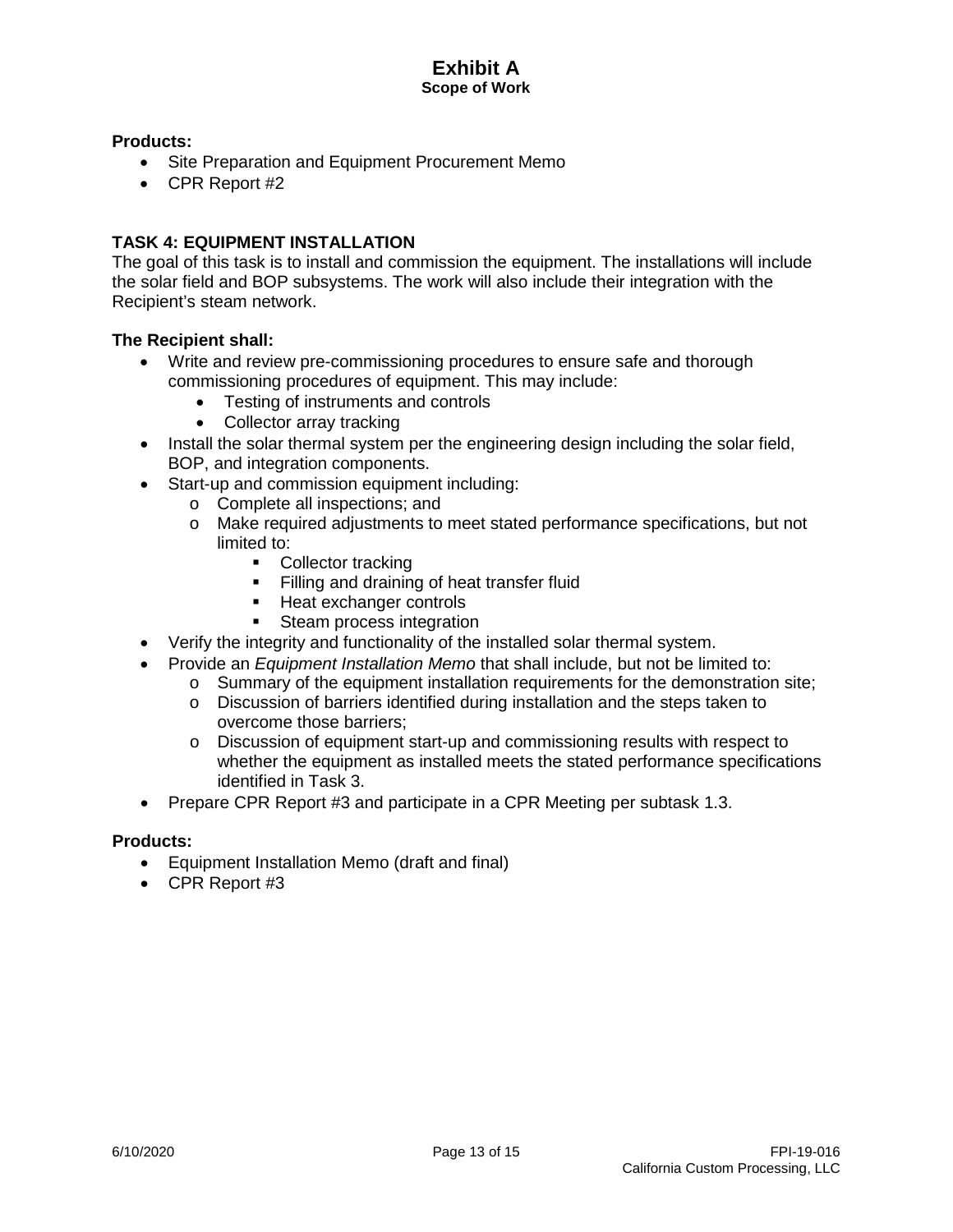## **TASK 5: MEASUREMENT AND VERIFICATION**

The goal of this task is to report the benefits resulting from this project by performing measurement and verification (M&V) of fossil fuel consumption and associated GHG reduction.

- Enter into agreement with M&V subcontractor per Task 1.9
- Coordinate site visits with the M&V subcontractor at the demonstration site(s)
- Develop M&V protocol for *pre-installation* measurements (and calculations):
	- o Electric, natural gas and/or other fossil fuel consumption and GHG emissions (use appropriate emissions factor from Attachment 8 of the grant solicitation) of the equipment/process/system(s)/sub-system(s) that are to be upgraded and/or replaced and/or modified.
	- o Ensure installation of sub-metering equipment and data loggers for pre/post data analysis.
- Prepare and provide a detailed *M&V Plan* for each project demonstration site to include but not be limited to:
	- $\circ$  A description of the monitoring equipment and instrumentation which will be used.
	- $\circ$  A description of the key input parameters and output metrics which will be measured.
	- o A description of the M&V protocol and analysis methods to be employed.
	- o A description of the independent, third-party M&V services to be employed, if applicable.
- Perform three months (or shorter period as approved in writing by the CAM) of preinstallation measurements (and calculations) based on the M&V protocol for preinstallation.
- Prepare and provide a Pre-Installation M&V Findings Report for the demonstration site that includes M&V protocol, pre-install measurements (and calculations), analysis, and results performed in this task.
- Develop M&V protocol for *post-installation* measurements (and calculations) of:
	- o Electric, natural gas and/or other fossil fuel consumption and GHG emissions (use appropriate emissions factor from Attachment 8 of the grant solicitation) of the equipment/process/system(s)/sub-system(s) that will be upgraded and/or replaced and/or modified
- Perform 12 months or two seasons, for seasonal facilities, (or shorter period as approved in writing by the CAM) of post-installation measurements based on M&V protocol for post-installation.
- Provide a summary of post-installation M&V progress in Progress Report(s) (see subtask 1.5) which shall include but not be limited to:
	- $\circ$  A narrative on operational highlights from the reporting period, including any stoppages in operation and why; and
	- o A summary of M&V findings from the reporting period.
- Analyze post-installation electrical, natural gas and/or other fossil fuel consumption and GHG emissions.
- Prepare and provide a *Post-Installation M&V Findings Report* that includes M&V protocol, pre and post install measurements (and calculations), analysis, and results performed in this task. Results should at a minimum report on the reduction of electricity, natural gas and/or other fossil fuel usage and reductions of GHG emissions that directly result from this project and include the following:
	- o Provide all key assumptions used to estimate and determine energy and GHG reductions (and additions, if applicable).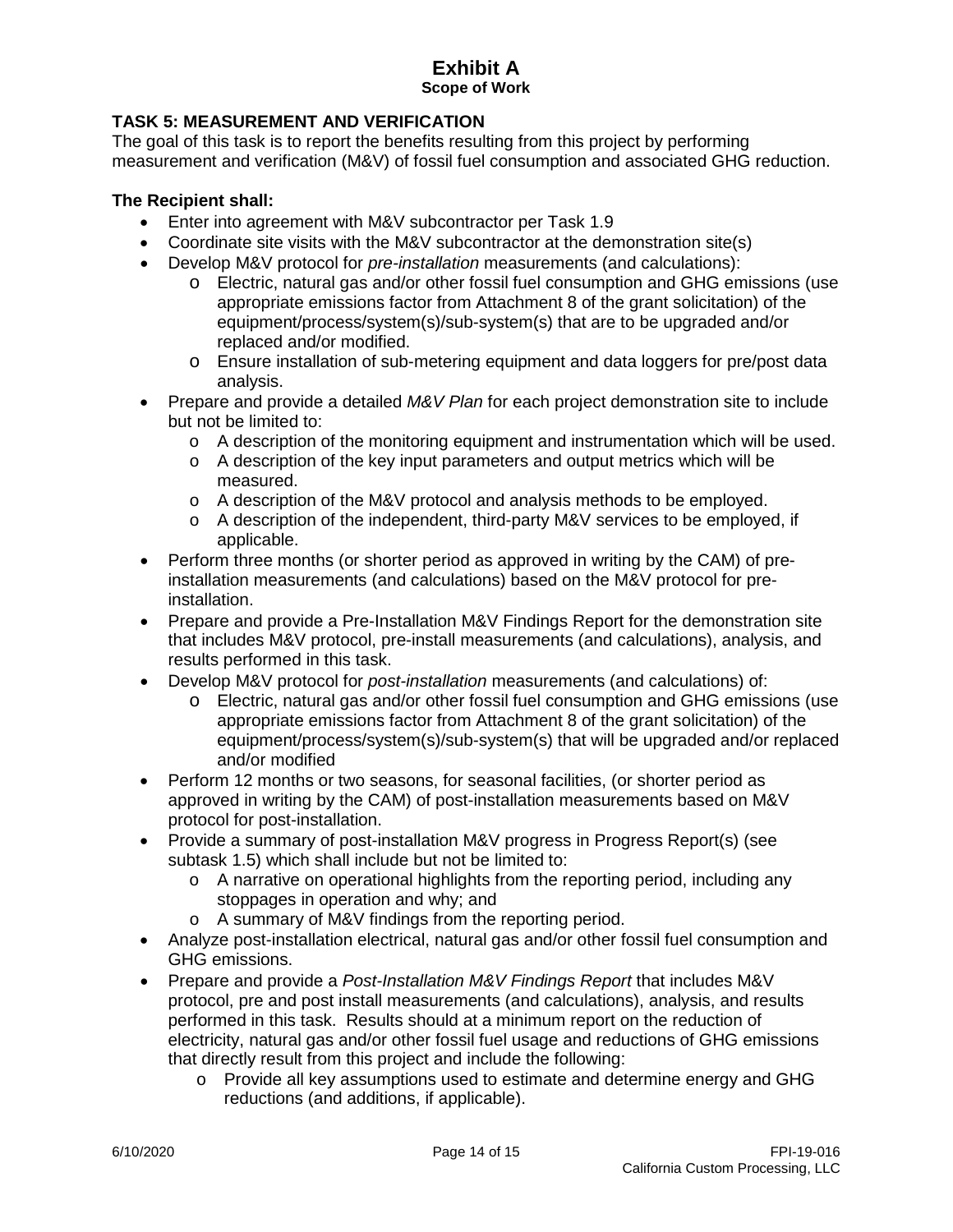- o Provide all key assumptions used to estimate projected benefits, including targeted market sector (e.g., population and geographic location), projected market penetration, baseline and projected energy use and cost, operating conditions, and emission reduction calculations.
- o Discuss whether the energy and GHG emission reductions identified in section II. B were met.

### **Products:**

- M&V Plan (draft and final)
- Pre-Installation M&V Findings Report (draft and final)
- Post-Installation M&V Findings Report(s) (draft and final)

# **TASK 6: TECHNOLOGY/KNOWLEDGE TRANSFER ACTIVITIES**

The goal of this task is to make the knowledge gained, project results, and lessons learned available to the public and key decision makers.

## **The Recipient shall:**

- When directed by the CAM, develop *Presentation Materials* for an Energy Commissionsponsored conference/workshop(s) on the project.
- When directed by the CAM, participate in workshops symposium(s) sponsored by the California Energy Commission.
- Provide at least (6) six *High Quality Digital Photographs* (minimum resolution of 1300x500 pixels in landscape ratio) of pre and post technology installation at the project site(s) or related project photographs.

### **Products:**

- Presentation Materials (draft and final)
- High Quality Digital Photographs

## **V. PROJECT SCHEDULE**

Please see the attached Excel spreadsheet.